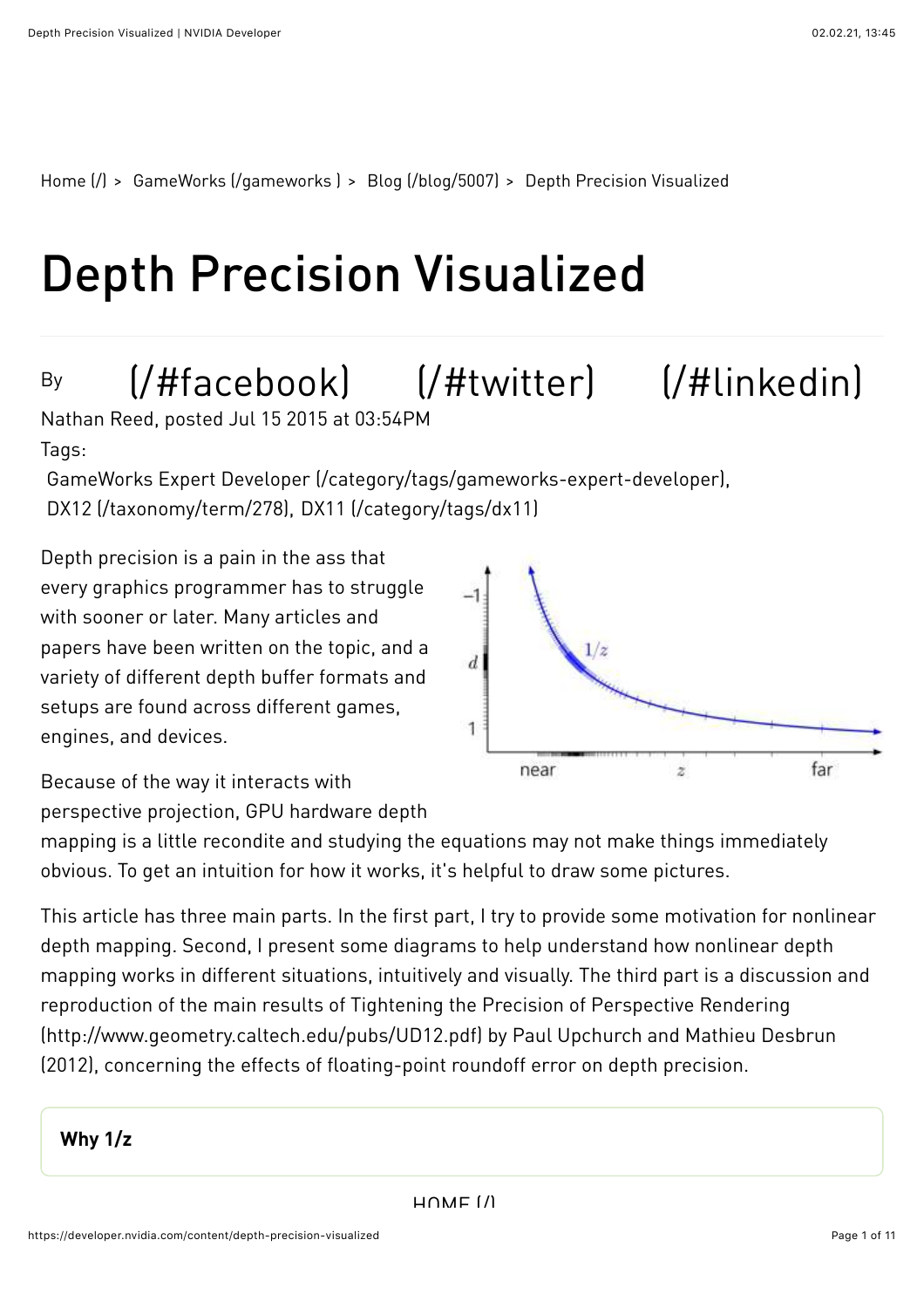GPU hardware depth buffers don't typica[lly store a lin](https://developer.nvidia.com/)ear representation of the distance an  $\rho$ bject lies in front  $\bm q$ f $\bm r$ he camera, contrary  $\bm p$   $\bm g$ bat one might naïvely expect when encountering this for the first time. Instead, the depth bųpfqrt\$grpppev电LOPEPR.NVIDIA.COMPBLOGYCal of world-space depth. I want to briefly motivate this convention. [DEVELOPER](https://developer.nvidia.com/)  $\bm{v}$ וויטום<br>קע⊨ייני து குடு  $\alpha$  one might naïvely expect when encountering  $\alpha$ 

In this article, I'll use **d** to represent the val<del>µη sto</del>ce,hinEWS.BEVELUf&EH.NVIDIA.COM//0 represent world-space depth, i.e. distance along the view axis, in world units such as meters. In general, the relationship between them is  $\rm\overline{b}$ QRUMS $\rm\overline{m}$ NEWS

> [\(HTTPS://FORUMS.DEVELOPER.NVIDIA.COM/\)](https://forums.developer.nvidia.com/) [DOCS \(HTTPS://DOCS.NVIDIA.COM/\)](https://docs.nvidia.com/)

where **a,b** are constants related to the nea**Ŋ@\\KE@\@\$@@@\$@\@\$\@@\@@**#r words, **d** is always some linear remapping of 1/z.

On the face of it, you can imagine taking **d** tgاre的包含的 the any the beam articular choice? There are two main reasons. [TRAINING \(HTTPS://WWW.NVIDIA.COM/EN-](https://www.nvidia.com/en-us/deep-learning-ai/education/)

First, 1/z fits naturally into the framework of perspective projections. This is the most general class of transformation that is guaranteed to preserve straight lines—which makes it convenient for hardware rasterization, since straight edges of triangles stay straight in screen space. We can generate linear remappings of 1/z by taking advantage of the perspective divide that the hardware already performs:

$$
\begin{bmatrix} \cdot \\ \cdot \\ z_c \\ w_c \end{bmatrix} = \begin{bmatrix} \cdot & & & \\ & \cdot & & \\ & b & a \\ & & 1 & \end{bmatrix} \begin{bmatrix} \cdot \\ \cdot \\ z \\ 1 \end{bmatrix}, \qquad \begin{aligned} d &\equiv \frac{z_c}{w_c} \\ & = \frac{a + bz}{z} \\ & = a\frac{1}{z} + b \end{aligned}
$$

The real power in this approach, of course, is that the projection matrix can be multiplied with other matrices, allowing you to combine many transformation stages together in one.

The second reason is that  $1/z$  is linear in screen space, as noted by Emil Persson [\(http://www.humus.name/index.php?ID=255\). So it's easy to interpolate](http://www.humus.name/index.php?ID=255) d across a triangle while rasterizing, and things like hierarchical Z-buffers, early Z-culling, and depth buffer compression are all a lot easier to do.

#### Graphing Depth Maps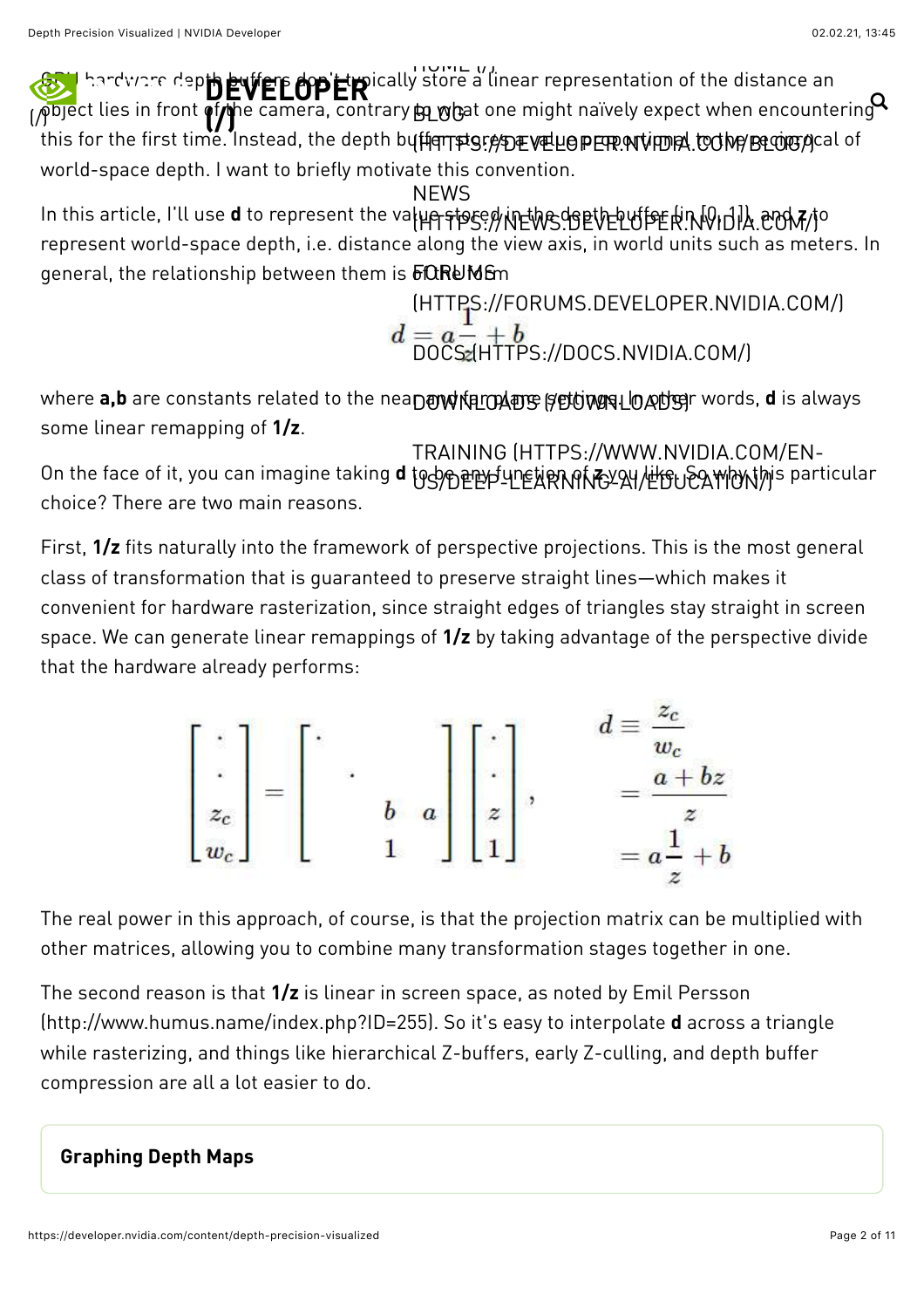#### Equations are hard; let's look at some pictures!



The way to read these graphs is left to right, then down to the bottom. Start with **d**, plotted on the left axis. Because **d** can be an arbitrary linear remapping of  $1/z$ , we can place 0 and 1 wherever we wish on this axis. The tick marks indicate distinct depth buffer values. For illustrative purposes, I'm simulating a 4-bit normalized integer depth buffer, so there are 16 evenly-spaced tick marks.

Trace the tick marks horizontally to where they hit the  $1/z$  curve, then down to the bottom axis. That's where the distinct values fall in the world-space depth range.

The graph above shows the "standard", vanilla depth mapping used in D3D and similar APIs. You can immediately see how the  $1/z$  curve leads to bunching up values close to the near plane, and the values close to the far plane are quite spread out.

It's also easy to see why the near plane has such a profound effect on depth precision. Pulling in the near plane will make the **d** range skyrocket up toward the asymptote of the 1/z curve, leading to an even more lopsided distribution of values: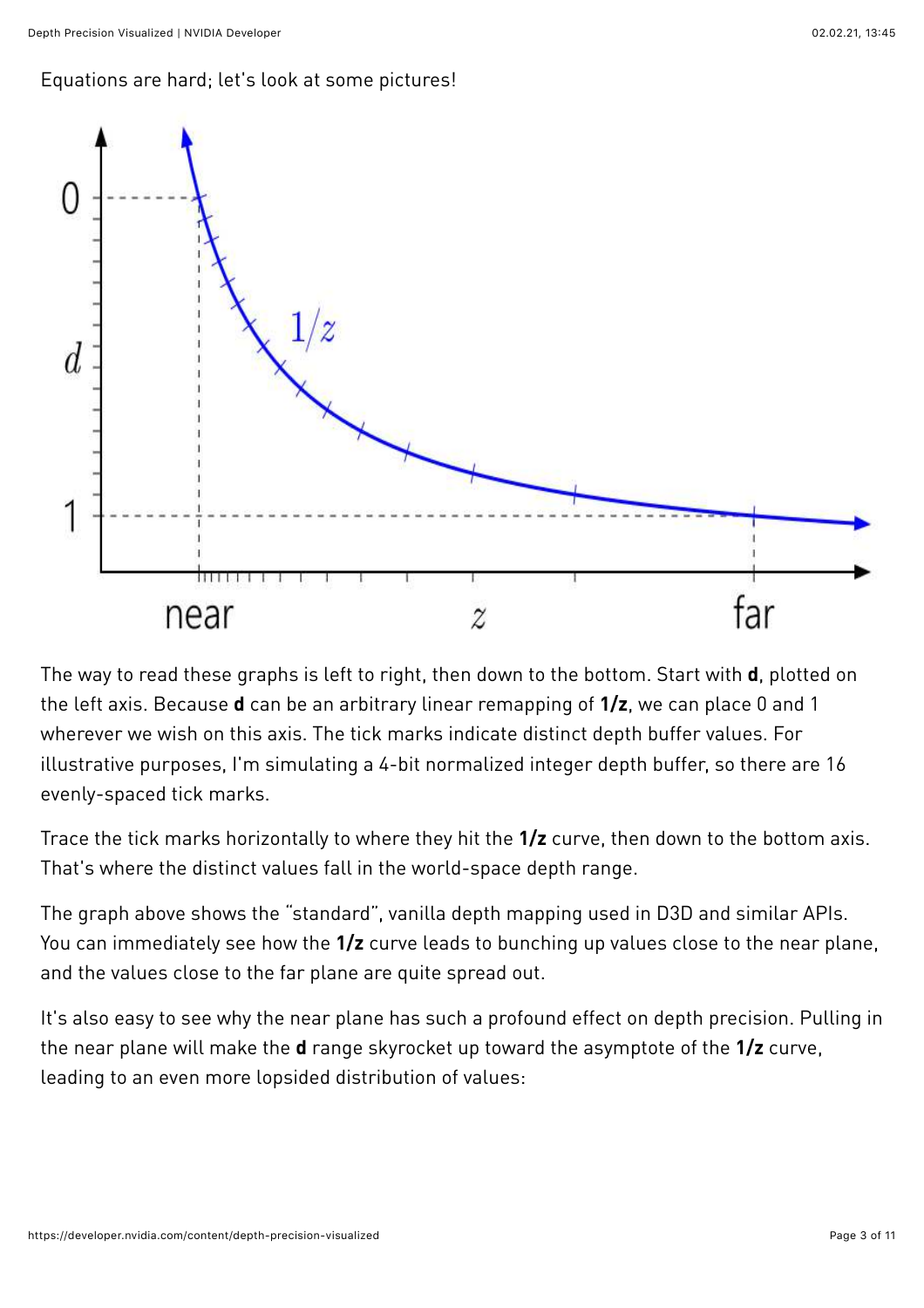

Similarly, it's easy to see in this context why pushing the far plane all the way out to infinity doesn't have that much effect. It just means extending the **d** range slightly down to  $1/z=0$ :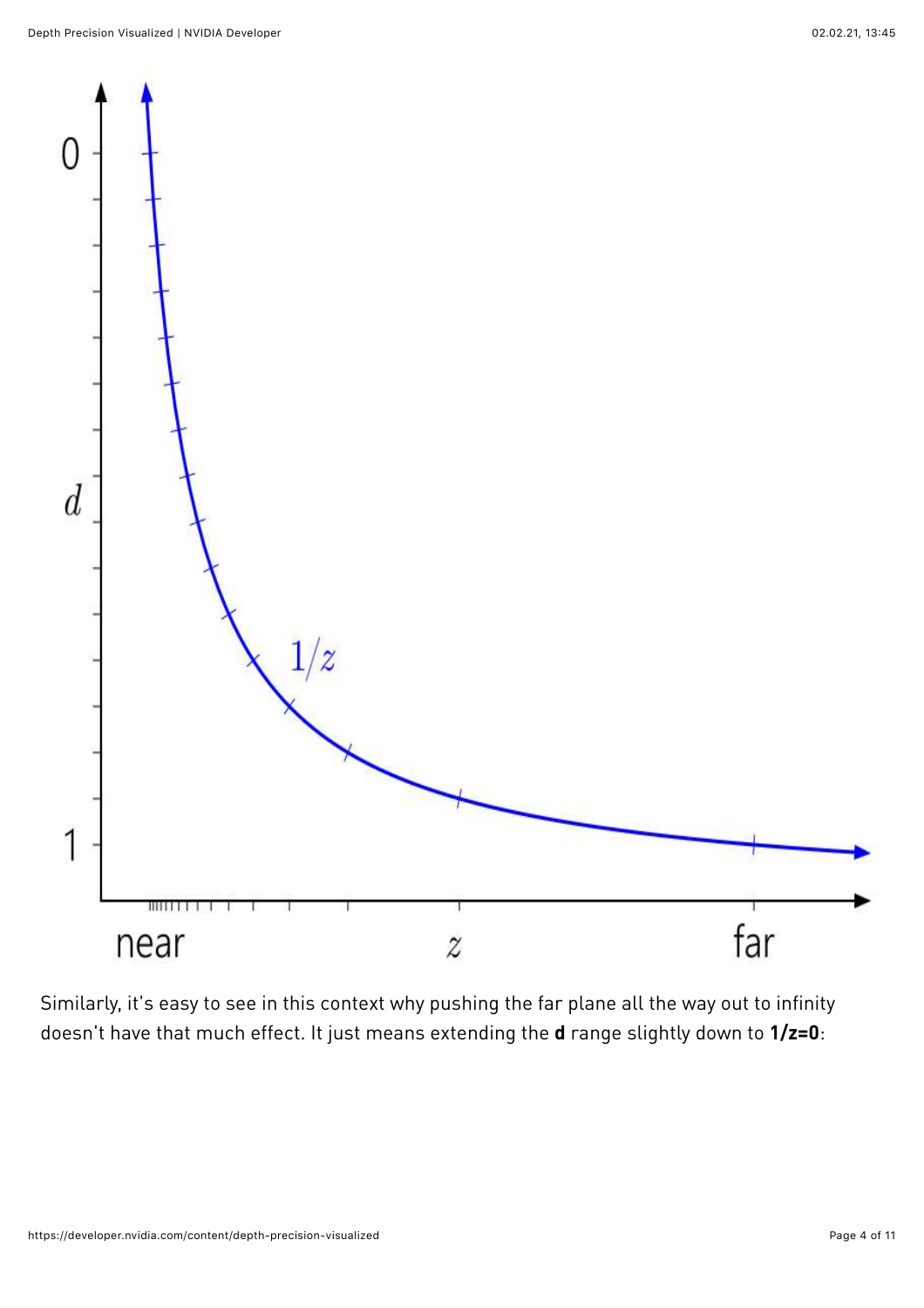

What about floating-point depth? The following graph adds tick marks corresponding to a simulated float format with 3 exponent bits and 3 mantissa bits: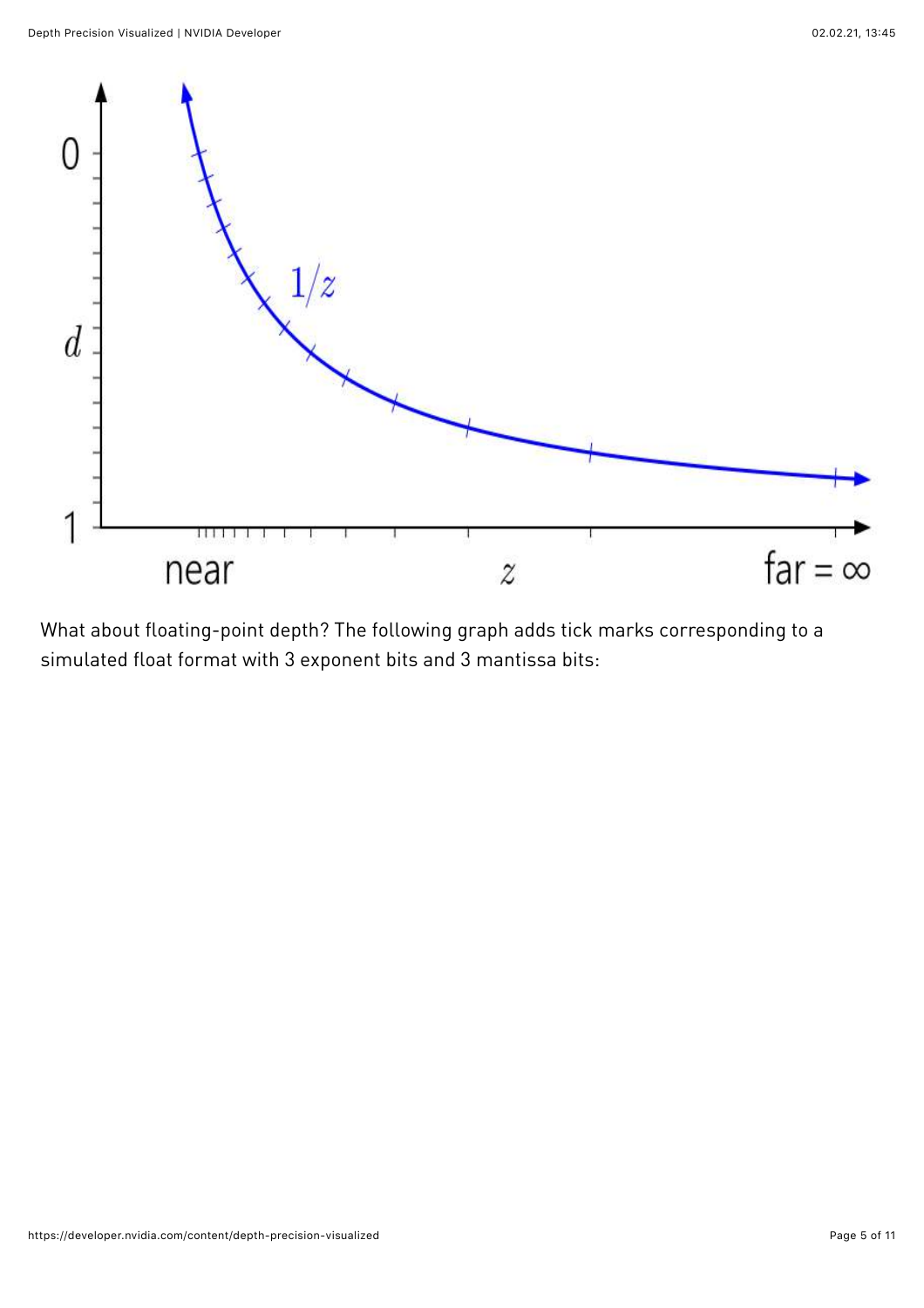

There are now 40 distinct values in [0, 1]—quite a bit more than the 16 values previously, but most of them are uselessly bunched up at the near plane where we didn't really need more precision.

A now-widely-known trick is to reverse the depth range, mapping the near plane to **d=1** and the far plane to  $d=0$ :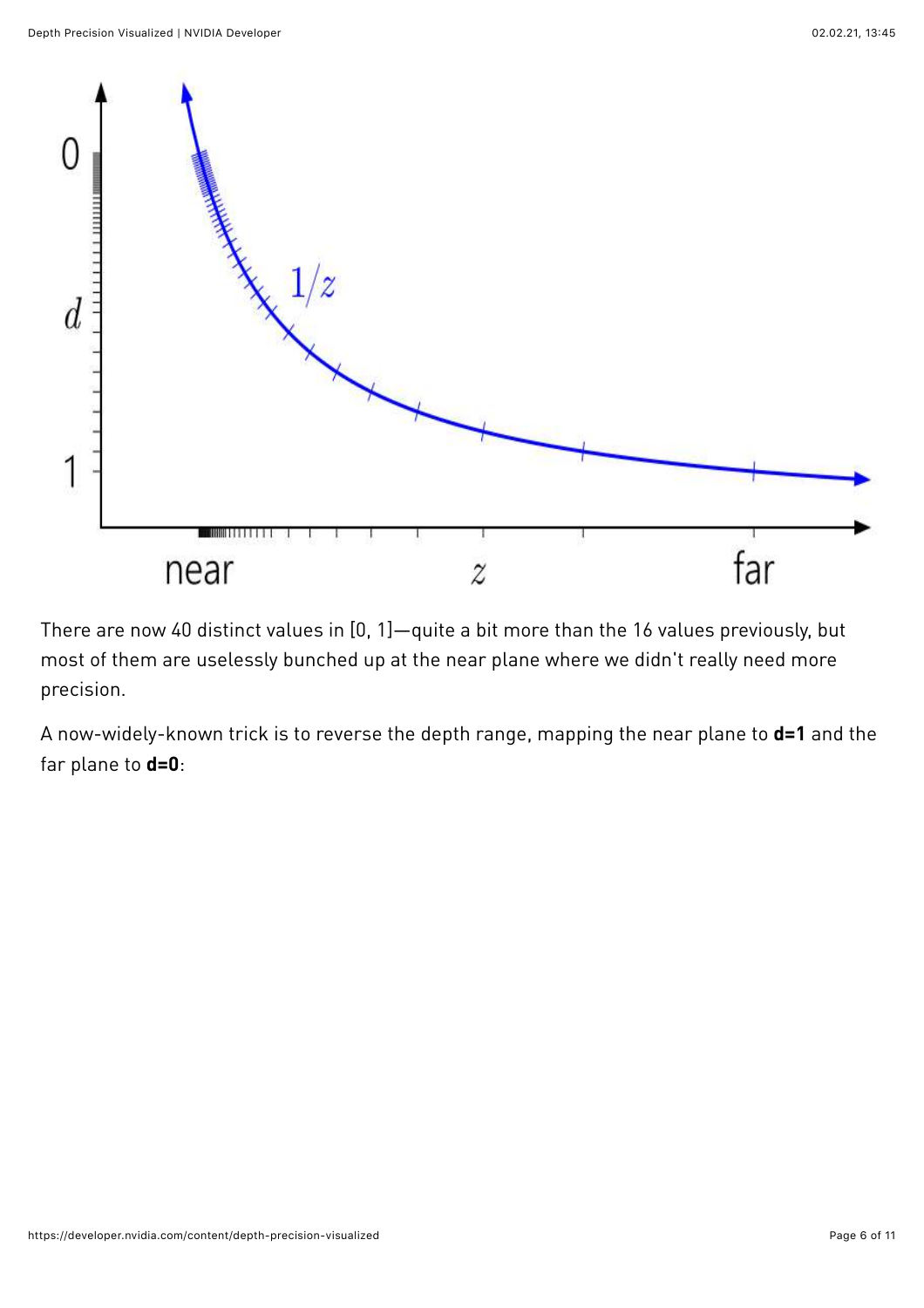

Much better! Now the quasi-logarithmic distribution of floating-point somewhat cancels the 1/z nonlinearity, giving us similar precision at the near plane to an integer depth buffer, and vastly improved precision everywhere else. The precision worsens only very slowly as you move farther out.

The reversed-Z trick has probably been independently reinvented several times, but goes at least as far back as [a SIGGRAPH '99 paper \(https://dl.acm.org/citation.cfm?id=311579\)](https://dl.acm.org/citation.cfm?id=311579) by Eugene Lapidous and Guofang Jiao (no open-access link available, unfortunately). It was more recently re-popularized in blog posts by Matt Pettineo

[\(https://mynameismjp.wordpress.com/2010/03/22/attack-of-the-depth-buffer/\)](https://mynameismjp.wordpress.com/2010/03/22/attack-of-the-depth-buffer/) and Brano [Kemen \(http://outerra.blogspot.com/2012/11/maximizing-depth-buffer-range-and.html\), a](http://outerra.blogspot.com/2012/11/maximizing-depth-buffer-range-and.html)nd by Emil Persson's Creating Vast Game Worlds

[\(http://www.humus.name/Articles/Persson\\_CreatingVastGameWorlds.pdf\)](http://www.humus.name/Articles/Persson_CreatingVastGameWorlds.pdf) SIGGRAPH 2012 talk.

All the previous diagrams assumed [0, 1] as the post-projection depth range, which is the D3D convention. What about OpenGL?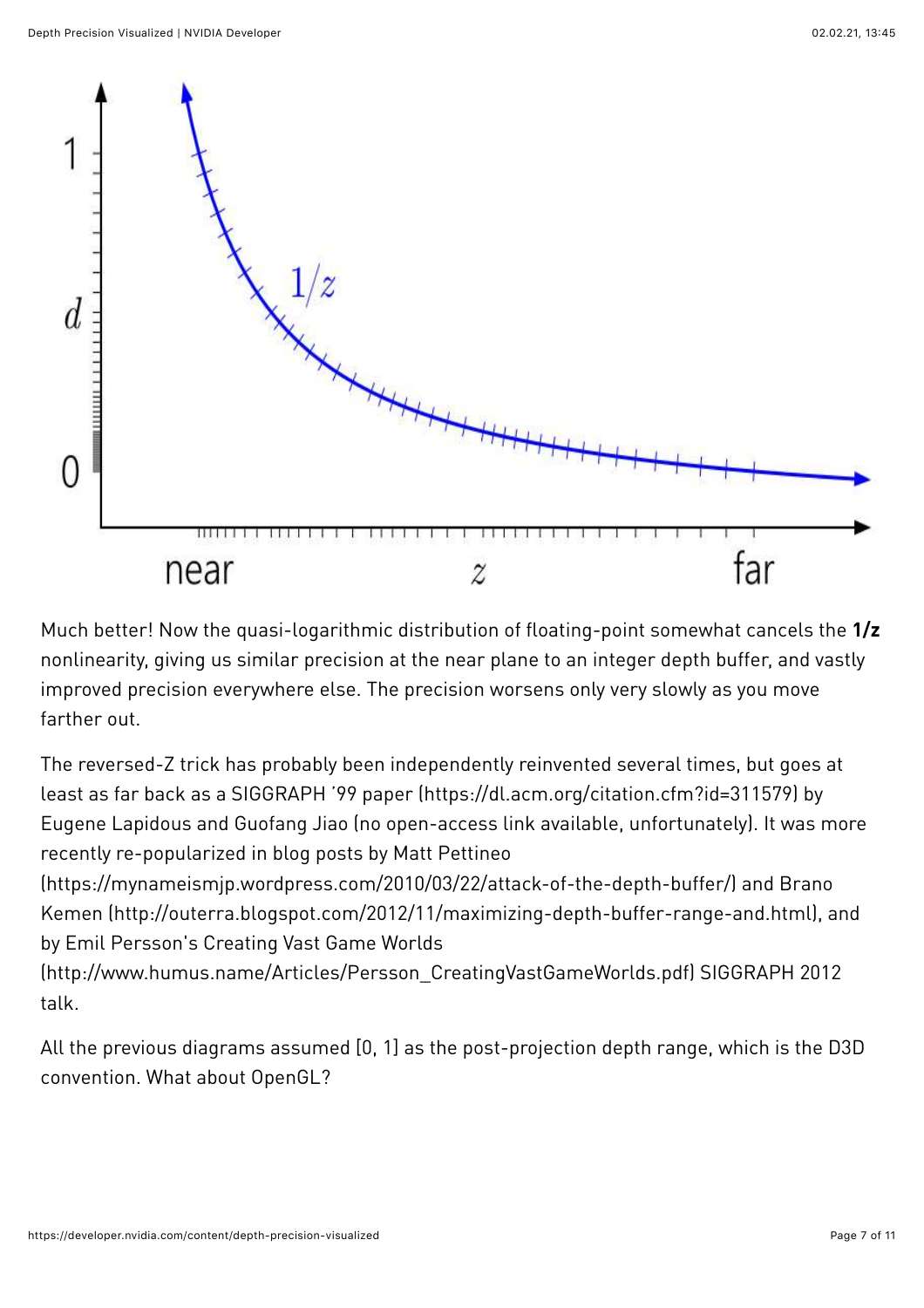

OpenGL by default assumes a [-1, 1] post-projection depth range. This doesn't make a difference for integer formats, but with floating-point, all the precision is stuck uselessly in the middle. (The value gets mapped into [0, 1] for storage in the depth buffer later, but that doesn't help, since the initial mapping to [-1, 1] has already destroyed all the precision in the far half of the range.) And by symmetry, the reversed-Z trick will not do anything here.

Fortunately, in desktop OpenGL you can fix this with the widely-supported ARB\_clip\_control [\(https://www.opengl.org/registry/specs/ARB/clip\\_control.txt\) extension \(now also core in](https://www.opengl.org/registry/specs/ARB/clip_control.txt) OpenGL 4.5 as glClipControl [\(http://docs.gl/gl4/glClipControl\)\)](http://docs.gl/gl4/glClipControl). Unfortunately, in GL ES you're out of luck.

#### The Effects of Roundoff Error

The 1/z mapping and the choice of float versus integer depth buffer are a big part of the precision story, but not all of it. Even if you have enough depth precision to represent the scene you're trying to render, it's easy to end up with your precision controlled by error in the arithmetic of the vertex transformation process.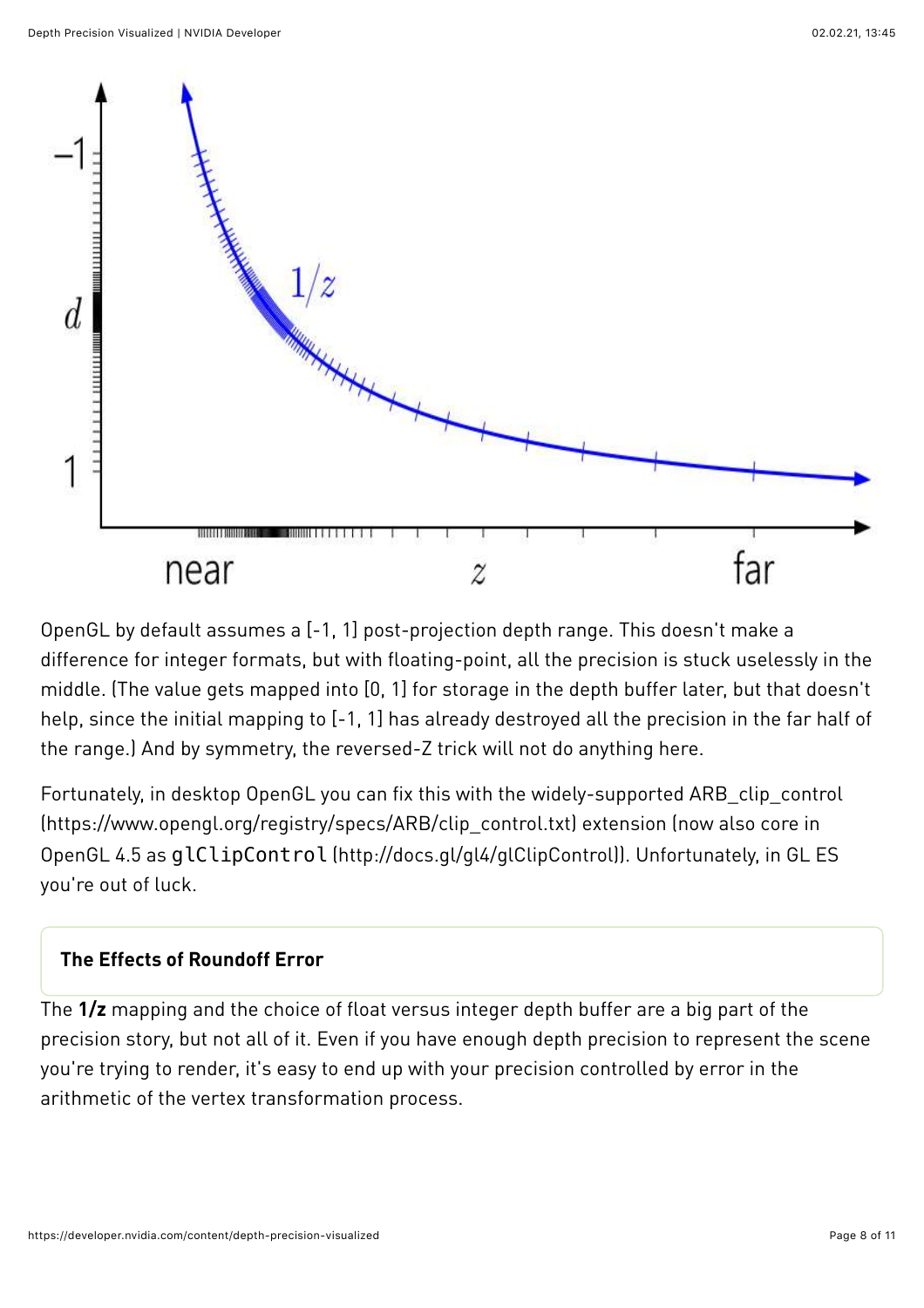#### As mentioned earlier, Upchurch and Desbrun

[\(http://www.geometry.caltech.edu/pubs/UD12.pdf\)](http://www.geometry.caltech.edu/pubs/UD12.pdf) studied this and came up with two main recommendations to minimize roundoff error:

- 1. Use an infinite far plane.
- 2. Keep the projection matrix separate from other matrices, and apply it in a separate operation in the vertex shader, rather than composing it into the view matrix.

Upchurch and Desbrun came up with these recommendations through an analytical technique, based on treating roundoff errors as small random perturbations introduced at each arithmetic operation, and keeping track of them to first order through the transformation process. I decided to check the results using direct simulation.

My [source code is here \(https://gist.github.com/Reedbeta/ae437a9acb5dc137eabf\)—](https://gist.github.com/Reedbeta/ae437a9acb5dc137eabf)Python 3.4 with numpy. It works by generating a sequence of random points, ordered by depth, spaced either linearly or logarithmically between the near and far planes. Then it passes the points through view and projection matrices and the perspective divide, using 32-bit float precision throughout, and optionally quantizes the final result to 24-bit integer. Finally, it runs through the sequence and counts how many times two adjacent points (which originally had distinct depths) have either become indistiguishable because they mapped to the same depth value, or have actually swapped order. In other words, it measures the rate at which depth comparison errors occur—which corresponds to issues like Z-fighting—under different scenarios.

Here are the results obtained for near = 0.1, far = 10K, with 10K linearly spaced depths. (I tried logarithmic depth spacing and other near/far ratios as well, and while the detailed numbers varied, the general trends in the results were the same.)

In the table, "indist" means indistinguishable (two nearby depths mapped to the same final depth buffer value), and "swap" means that two nearby depths swapped order.

|                                             | <b>Precomposed view-</b><br>projection matrix |                         | Separate view and<br>projection matrices |                          |
|---------------------------------------------|-----------------------------------------------|-------------------------|------------------------------------------|--------------------------|
|                                             | float32                                       | int24                   | float32                                  | int24                    |
| <b>Unaltered Z values</b><br>(control test) | 0% indist<br>$0\%$ swap                       | 0% indist<br>$0\%$ swap | 0% indist<br>0% swap                     | 0% indist<br>$0\%$ swap  |
| <b>Standard projection</b>                  | 45% indist<br>18% swap                        | 45% indist<br>18% swap  | 77% indist<br>0% swap                    | 77% indist<br>$0\%$ swap |
| Infinite far plane                          | 45% indist                                    | 45% indist              | 76% indist                               | 76% indist               |

https://developer.nvidia.com/content/depth-precision-visualized Page 9 of 11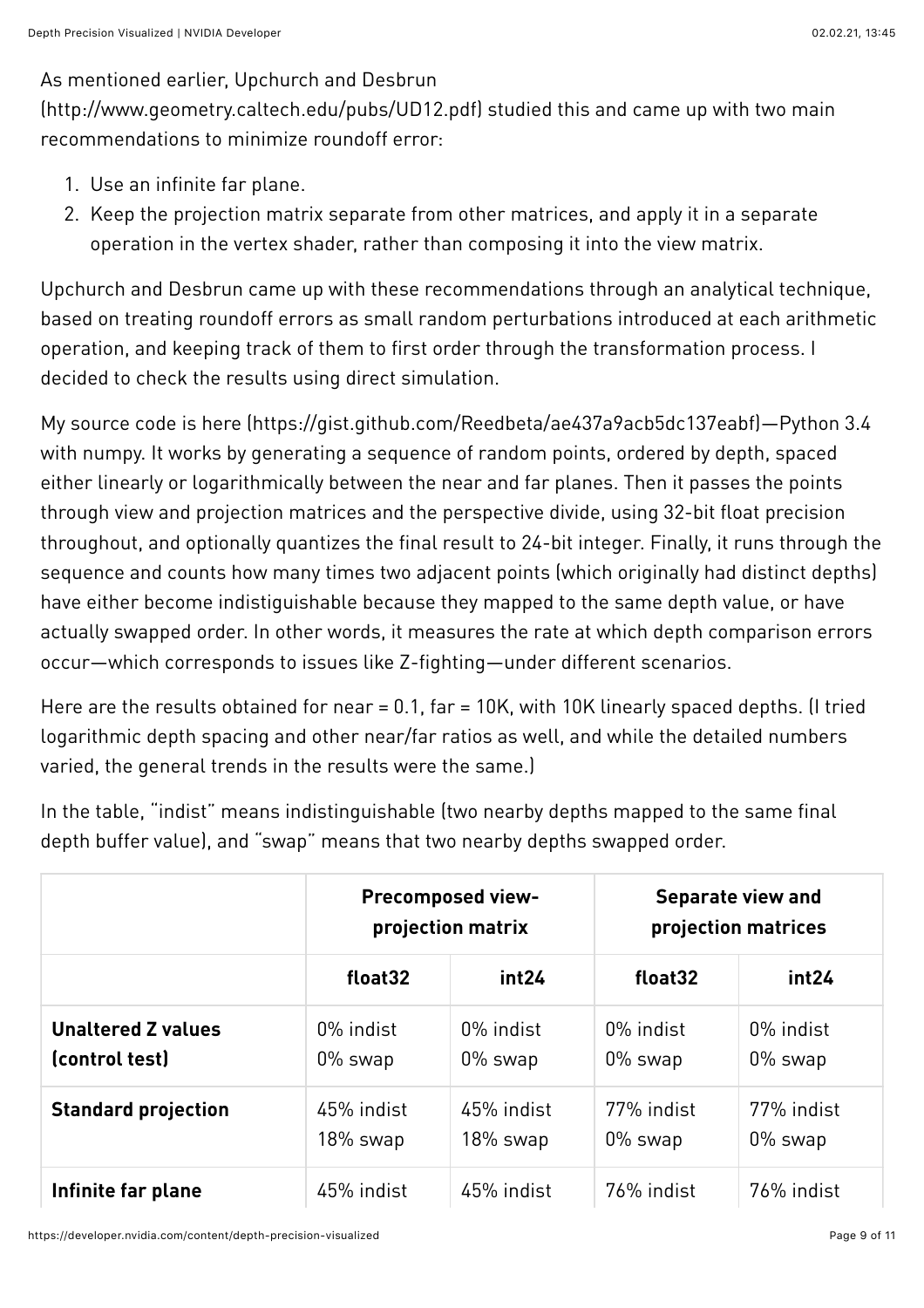|                          | 18% swap    | 18% swap    | 0% swap    | 0% swap    |
|--------------------------|-------------|-------------|------------|------------|
| <b>Reversed Z</b>        | 0% indist   | 76% indist  | 0% indist  | 76% indist |
|                          | $0\%$ swap  | $0\%$ swap  | $0\%$ swap | $0\%$ swap |
| Infinite + reversed-Z    | 0% indist   | 76% indist  | 0% indist  | 76% indist |
|                          | $0\%$ swap  | $0\%$ swap  | $0\%$ swap | 0% swap    |
| <b>GL-style standard</b> | 56% indist  | 56% indist  | 77% indist | 77% indist |
|                          | $12\%$ swap | 12% swap    | 0% swap    | 0% swap    |
| <b>GL-style infinite</b> | 59% indist  | 59% indist  | 77% indist | 77% indist |
|                          | $10\%$ swap | $10\%$ swap | 0% swap    | 0% swap    |

Apologies for not graphing these, but there are too many dimensions to make it easy to graph! In any case, looking at the numbers, a few general results are clear.

- There is no difference between float and integer depth buffers in most setups. The arithmetic error swamps the quantization error. In part this is because float32 and int24 have almost the same-sized ulp in [0.5, 1] (because float32 has a 23-bit mantissa), so there actually is almost no additional quantization error over the vast majority of the depth range.
- In many cases, separating the view and projection matrices (following Upchurch and Desbrun's recommendation) does make some improvement. While it doesn't lower the overall error rate, it does seem to turn swaps into indistinguishables, which is a step in the right direction.
- An infinite far plane makes only a miniscule difference in error rates. Upchurch and Desbrun predicted a 25% reduction in absolute numerical error, but it doesn't seem to translate into a reduced rate of comparison errors.

The above points are practically irrelevant, though, because the real result that matters here is: the reversed-Z mapping is basically magic. Check it out:

- Reversed-Z with a float depth buffer gives a zero error rate in this test. Now, of course you can make it generate some errors if you keep tightening the spacing of the input depth values. Still, reversed-Z with float is ridiculously more accurate than any of the other options.
- Reversed-Z with an integer depth buffer is as good as any of the other integer options.
- Reversed-Z erases the distinctions between precomposed versus separate view/projection matrices, and finite versus infinite far planes. In other words, with